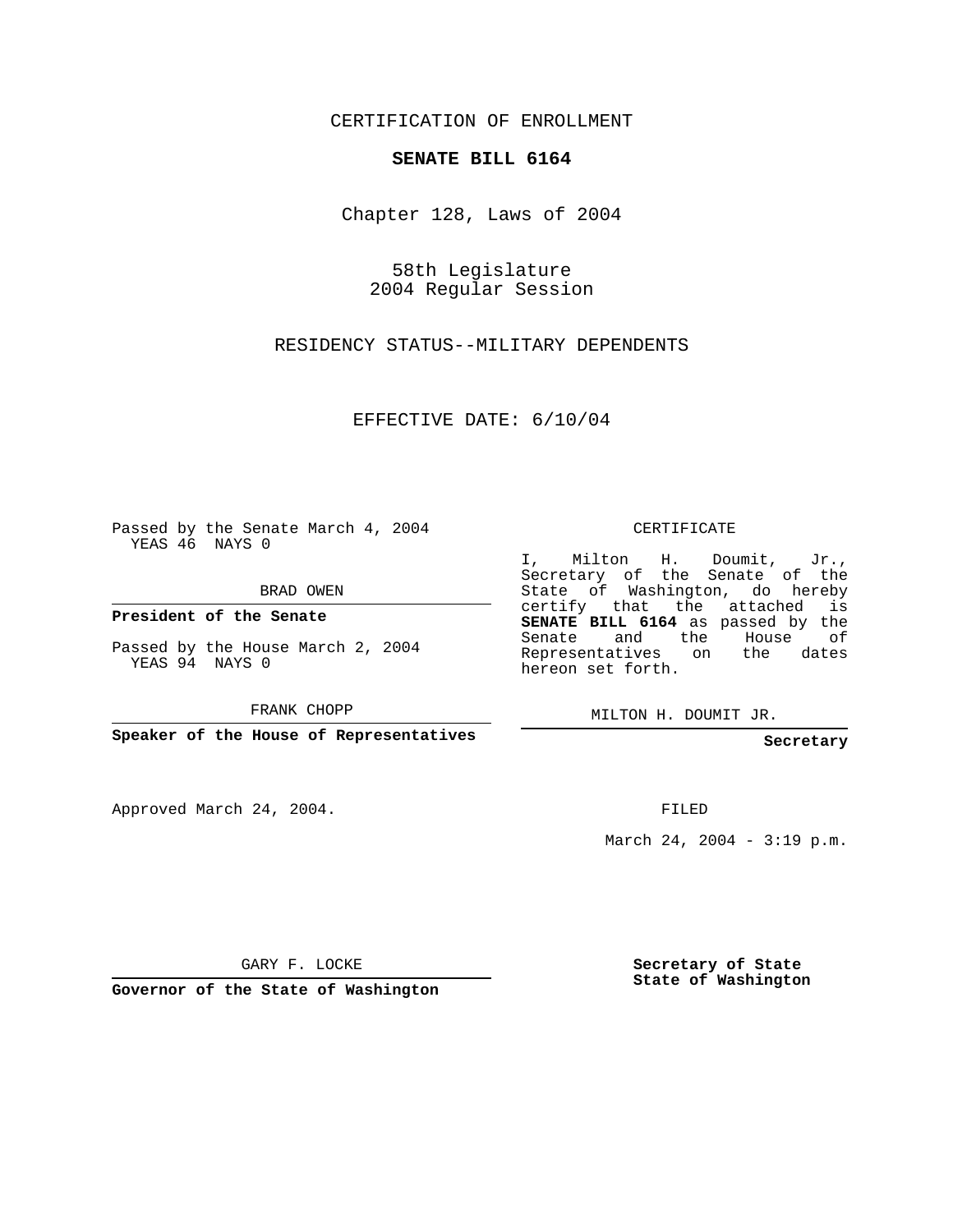## **SENATE BILL 6164** \_\_\_\_\_\_\_\_\_\_\_\_\_\_\_\_\_\_\_\_\_\_\_\_\_\_\_\_\_\_\_\_\_\_\_\_\_\_\_\_\_\_\_\_\_

\_\_\_\_\_\_\_\_\_\_\_\_\_\_\_\_\_\_\_\_\_\_\_\_\_\_\_\_\_\_\_\_\_\_\_\_\_\_\_\_\_\_\_\_\_

## AS AMENDED BY THE HOUSE

Passed Legislature - 2004 Regular Session

**State of Washington 58th Legislature 2004 Regular Session**

**By** Senators B. Sheldon, Shin, Kastama, Oke, Swecker, Franklin, Winsley, Rasmussen, Brown, Eide, Kohl-Welles, Haugen, Schmidt, Murray and McAuliffe

Read first time 01/14/2004. Referred to Committee on Higher Education.

 AN ACT Relating to allowing a student who is a military dependent to maintain residency status if the person on active military duty is reassigned out-of-state; and amending RCW 28B.15.012.

BE IT ENACTED BY THE LEGISLATURE OF THE STATE OF WASHINGTON:

 **Sec. 1.** RCW 28B.15.012 and 2003 c 95 s 1 are each amended to read as follows:

Whenever used in chapter 28B.15 RCW:

 (1) The term "institution" shall mean a public university, college, or community college within the state of Washington.

(2) The term "resident student" shall mean:

 (a) A financially independent student who has had a domicile in the state of Washington for the period of one year immediately prior to the time of commencement of the first day of the semester or quarter for which the student has registered at any institution and has in fact established a bona fide domicile in this state primarily for purposes other than educational;

 (b) A dependent student, if one or both of the student's parents or legal guardians have maintained a bona fide domicile in the state of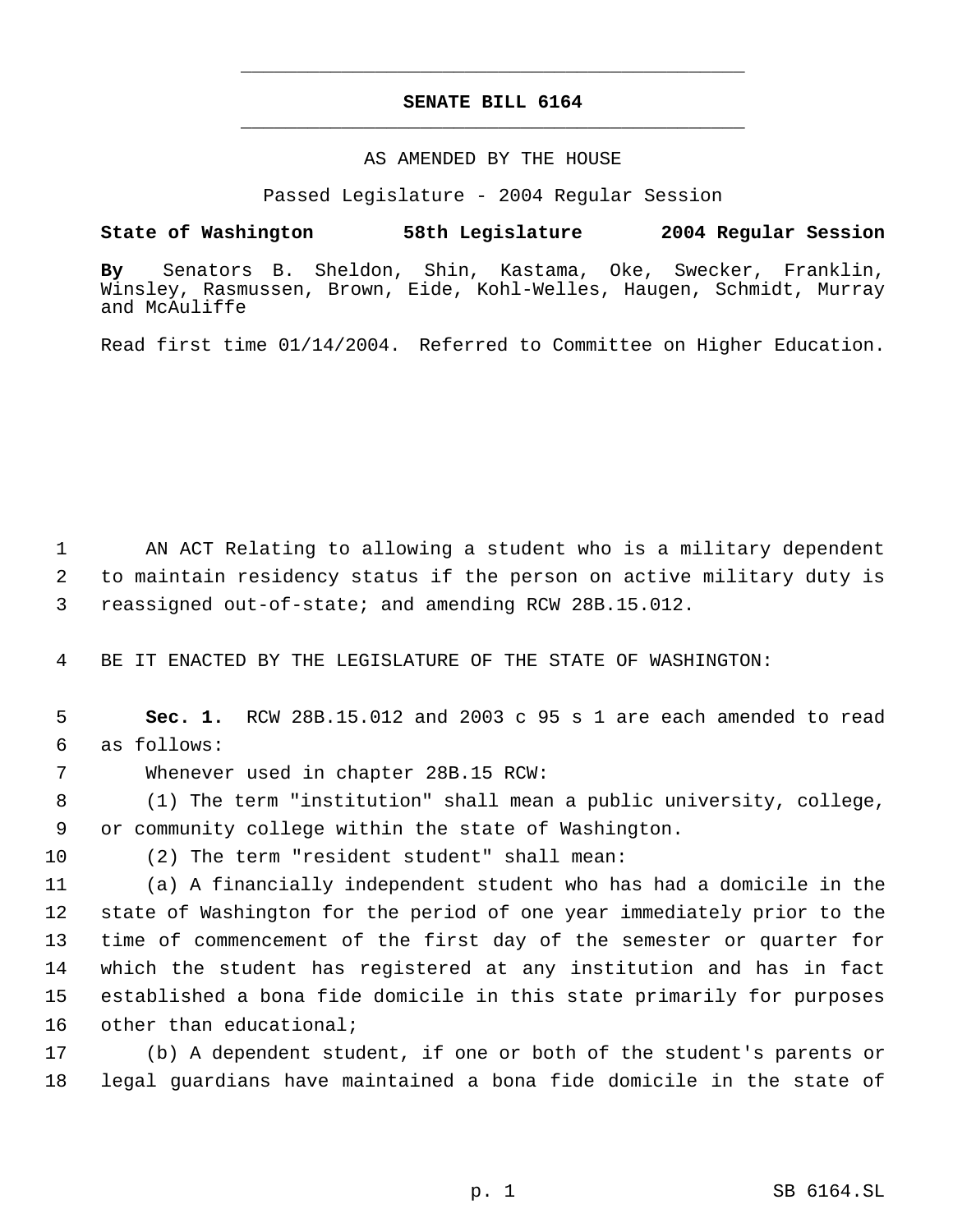Washington for at least one year immediately prior to commencement of the semester or quarter for which the student has registered at any institution;

 (c) A student classified as a resident based upon domicile by an institution on or before May 31, 1982, who was enrolled at a state institution during any term of the 1982-1983 academic year, so long as such student's enrollment (excepting summer sessions) at an institution in this state is continuous;

 (d) Any student who has spent at least seventy-five percent of both his or her junior and senior years in high schools in this state, whose parents or legal guardians have been domiciled in the state for a period of at least one year within the five-year period before the student graduates from high school, and who enrolls in a public institution of higher education within six months of leaving high school, for as long as the student remains continuously enrolled for 16 three quarters or two semesters in any calendar year;

 (e) Any person who has completed the full senior year of high school and obtained a high school diploma, both at a Washington public high school or private high school approved under chapter 28A.195 RCW, or a person who has received the equivalent of a diploma; who has lived in Washington for at least three years immediately prior to receiving the diploma or its equivalent; who has continuously lived in the state of Washington after receiving the diploma or its equivalent and until such time as the individual is admitted to an institution of higher education under subsection (1) of this section; and who provides to the institution an affidavit indicating that the individual will file an application to become a permanent resident at the earliest opportunity the individual is eligible to do so and a willingness to engage in any other activities necessary to acquire citizenship, including but not limited to citizenship or civics review courses;

 (f) A student who is on active military duty stationed in the state 32 or who is a member of the Washington national guard;

 (g) A student who is the spouse or a dependent of a person who is 34 on active military duty stationed in the state. If the person on active military duty is reassigned out-of-state, the student maintains the status as a resident student so long as the student is continuously enrolled in a degree program;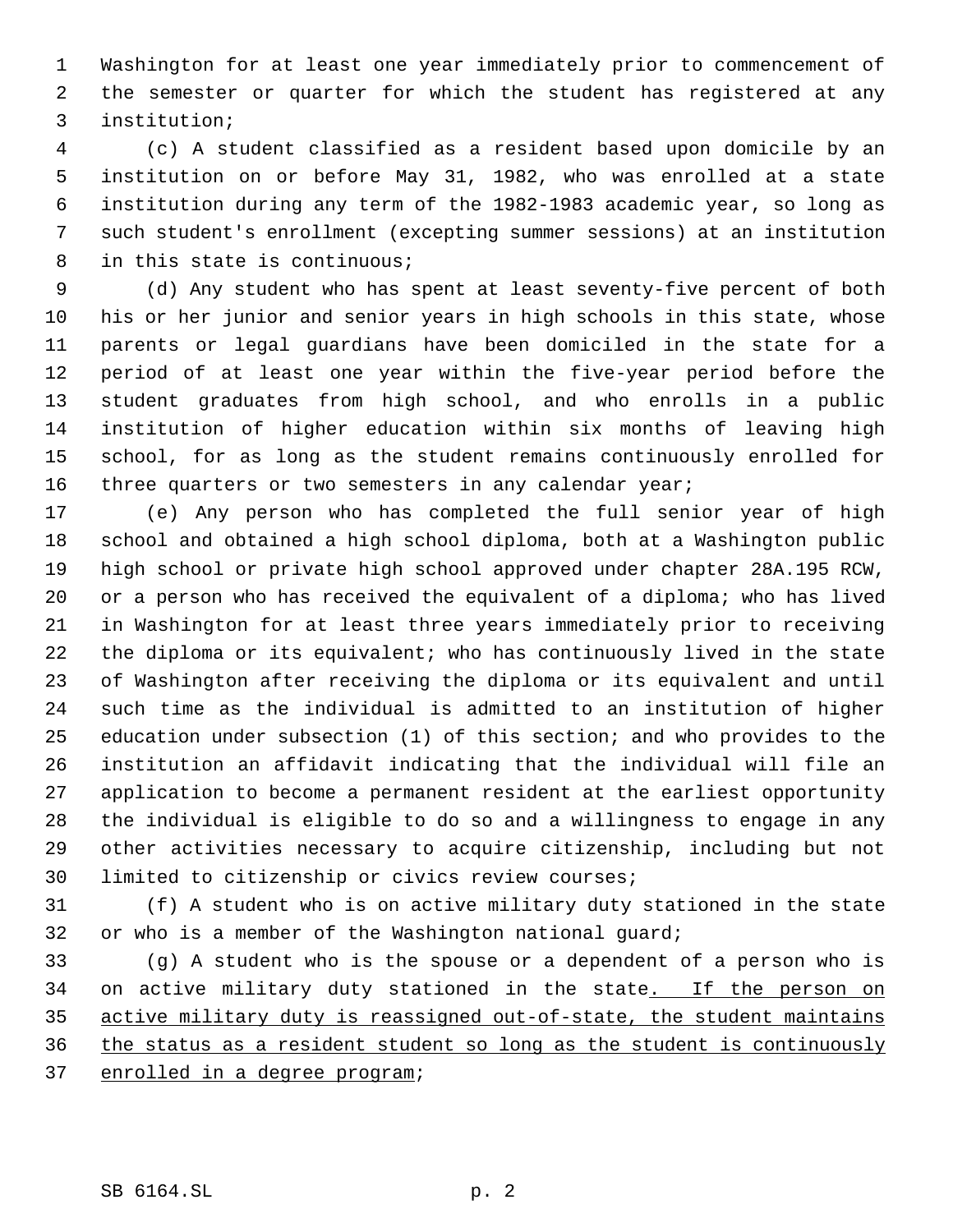(h) A student who resides in the state of Washington and is the spouse or a dependent of a person who is a member of the Washington national guard;

 (i) A student of an out-of-state institution of higher education who is attending a Washington state institution of higher education pursuant to a home tuition agreement as described in RCW 28B.15.725; or

 (j) A student who meets the requirements of RCW 28B.15.0131: PROVIDED, That a nonresident student enrolled for more than six hours per semester or quarter shall be considered as attending for primarily educational purposes, and for tuition and fee paying purposes only such period of enrollment shall not be counted toward the establishment of a bona fide domicile of one year in this state unless such student proves that the student has in fact established a bona fide domicile in this state primarily for purposes other than educational.

 (3) The term "nonresident student" shall mean any student who does not qualify as a "resident student" under the provisions of RCW 28B.15.012 and 28B.15.013. Except for students qualifying under subsection (2)(e) or (i) of this section, a nonresident student shall include:

 (a) A student attending an institution with the aid of financial assistance provided by another state or governmental unit or agency thereof, such nonresidency continuing for one year after the completion of such semester or quarter.

 (b) A person who is not a citizen of the United States of America who does not have permanent or temporary resident status or does not hold "Refugee-Parolee" or "Conditional Entrant" status with the United States immigration and naturalization service or is not otherwise permanently residing in the United States under color of law and who does not also meet and comply with all the applicable requirements in RCW 28B.15.012 and 28B.15.013.

 (4) The term "domicile" shall denote a person's true, fixed and permanent home and place of habitation. It is the place where the student intends to remain, and to which the student expects to return when the student leaves without intending to establish a new domicile elsewhere. The burden of proof that a student, parent or guardian has established a domicile in the state of Washington primarily for purposes other than educational lies with the student.